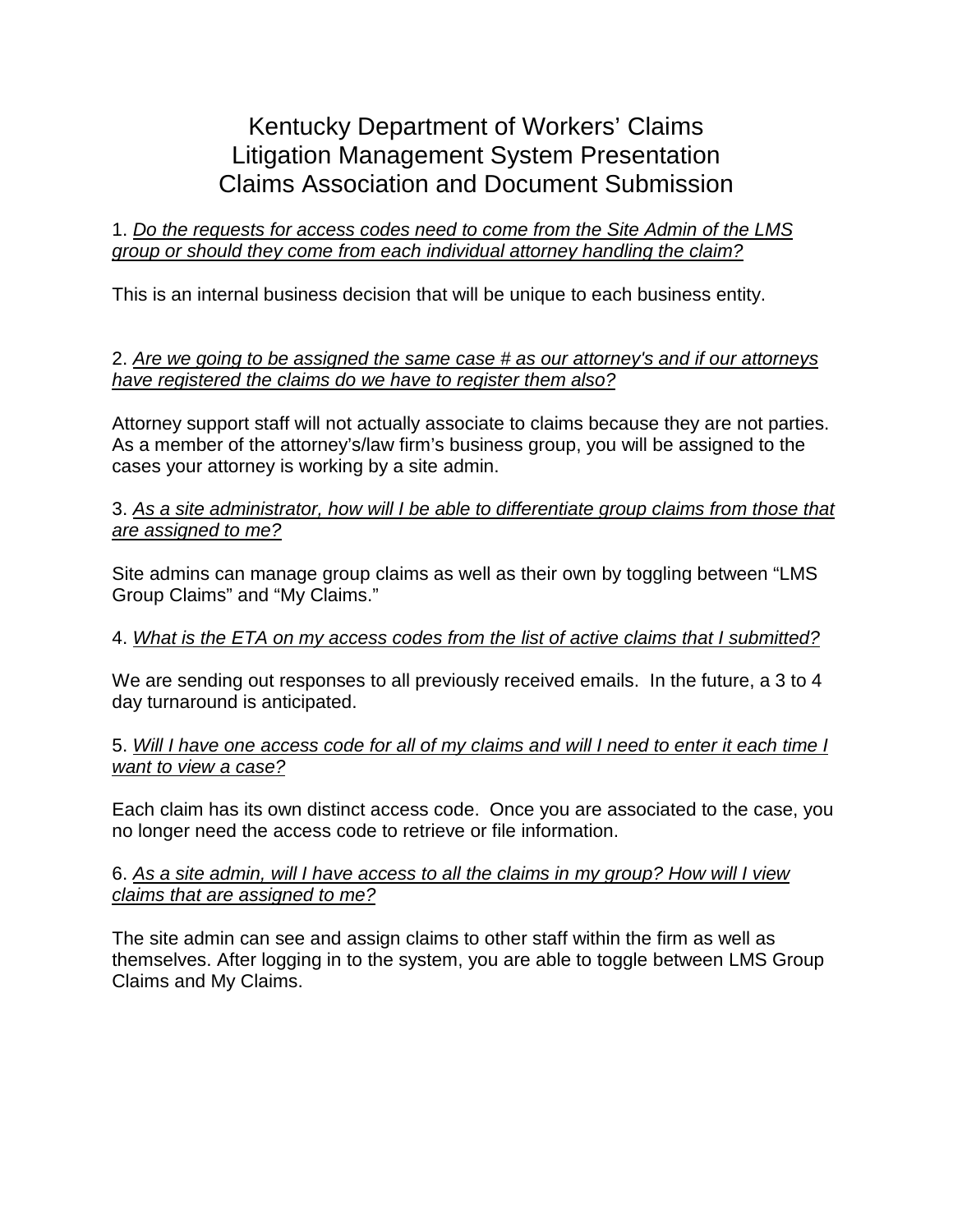## 7. *What does the DWC need from me to provide access codes?*

We need the claim number as well as the style of the case included on the list of active claims. Again, please send these to us in Excel format. If you have already sent your list and it wasn't in Excel format, there is no need to resend this list.

### 8. Will I have to mail a copy of the pleading to the opposing parties? It seems to me that if I'm in the system and Plaintiff's counsel is in the system then there's no reason to incur the cost and delay of mailing paper.

If Plaintiff's counsel is registered in LMS they will be notified of the filing of your pleadings through the notifications function of LMS. Additionally you will be notified of pleadings filed by opposing parties on your claims in the same way. This is not a certification. You are still responsible for serving parties listed on your certificate of service. The DWC does not in any way accept responsibility for fulfilling your obligation of satisfying your certificate of service.

Once the system is fully operational, users will be able to accept service via LMS by electing to receive paperless notifications. Additionally, attorneys can select the method of service when filing documents electronically.

# 9. My screens do not have a button to file documents. Will that come later?

Yes. Currently we have disabled the function to allow you to submit documents due to the change of regulations required to be able to legally submit pleadings to the DWC. Once the regulations are approved, this functionality will be restored.

## 10. Associate to a claim as 'who you are' means the attorney's name, or their client's name?

"Who you are" would be the Plaintiff attorney, Defense attorney, etc. If you are the attorney submitting the information to the LMS system, you are the attorney so please use your name and information. For example: If you are attorney support staff, you would not associate to a claim using your attorney's name.

## 11. If someone other than the site administrator files the claim, will the claim still have to be assigned to that attorney?

Yes the site administrator will still need to assign the case to the attorney.

12. If another attorney other than the site administrator files an Application of Adjustment of Claim will the response to the filing come back to the site administrator or will it just go back to the attorney who filed the claim. Will the site administrator be able